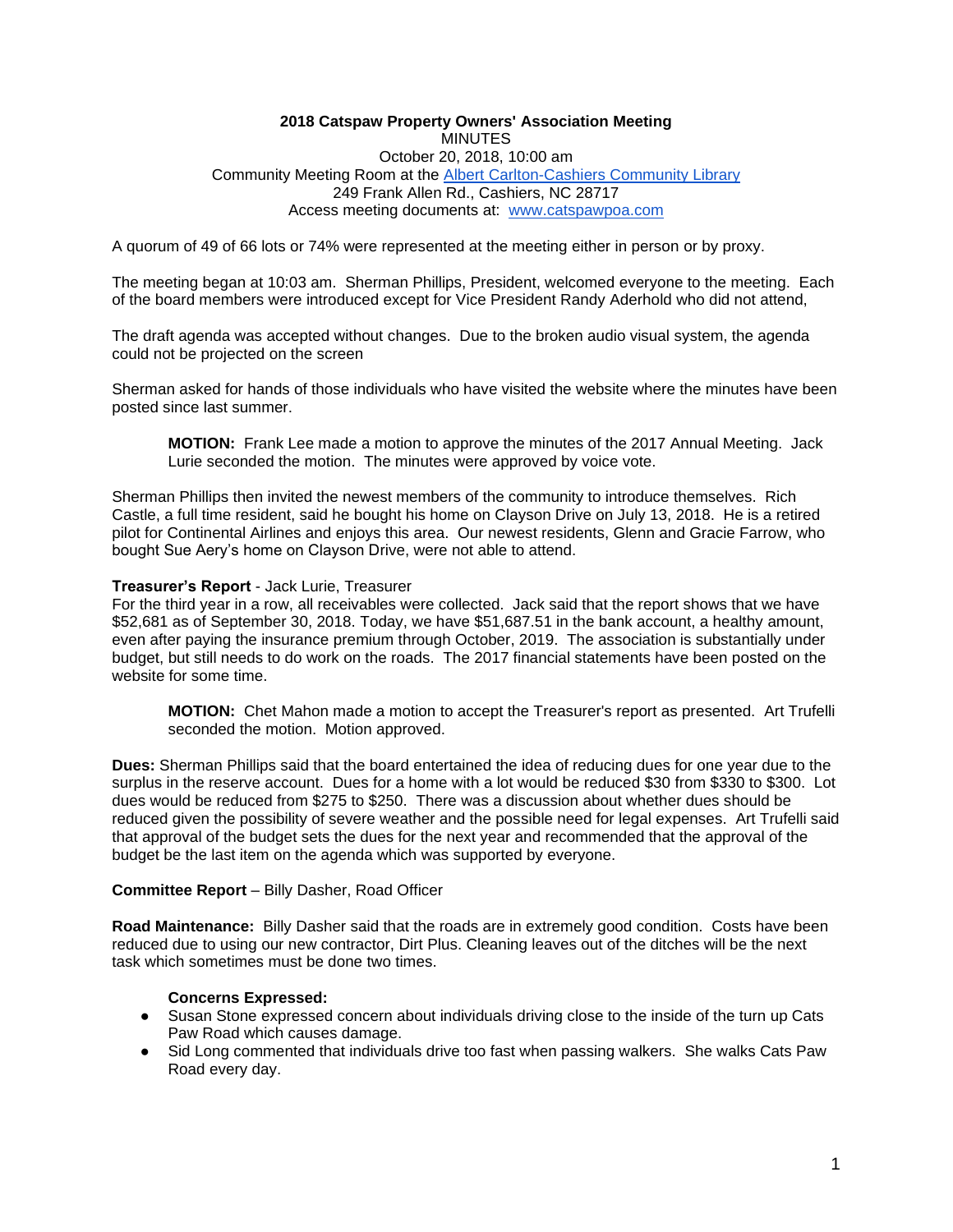#### **Road Improvements:**

- **Woodchuck Trail** was graded by Billy Dasher and Jack Lurie's tractors this fall, but still needs bulldozer work to remove organic material remaining on the road and rock added.
- **Rox Lane.** Rich Castle said that Rox Lane is a secondary exit for homes on Clayson Drive and deserves maintenance. Billy Dasher said that Rox is a problem road and has not been treated the same as other roads because there are no homes and it is lined with dead hemlocks. However, Billy said that anyone who pays dues must have access to their lot.

There was discussion about setting priorities for the roads. The Association is responsible for the maintenance of the roads and the right of way and as well as making improvements to existing roads. Sherman Phillips said that we have a road committee to share the responsibility for determining which roads need to be repaired and improvements to existing roadways. Billy Dasher felt that with the possibility of surplus dollars, now is a good time to fix these roads just as we improved Lower Walnut Gap Road for \$4,500. Jack Lurie has proposed that we spend up to \$4,000 on .Woodchuck Trail.

**Planning:** Kice Stone asked if there is a long range planning committee or long range plan for the roads and the costs to implement it such as the five year plan prepared when Bill Watts was Road Chairperson and Kice Stone was President. Kice said that when he was President, we had a retired state highway worker advising and working on the roads. Maintaining the rock was an important priority. The committee needs to develop a long range plan to have the water leave the mountain without causing damage. Kice said that he felt the first priority of the entire board is to have a long range road plan.

Sherman asked if anyone knows how many culverts there are in Catspaw? No one responded. He said that at our last board meeting, the board discussed creating a map of all culverts so that we can address the watershed issue. The higher elevations impact everyone downhill. We will be trying to identify the center of the road to review the easement plus diseased trees and dead hemlocks. Trying to recreate a plan and start at ground zero. Next week, a certified arborist will drive all the roads to assess and mark trees that are identified as needing to be removed. A road maintenance plan is part of the future committee work.

**MOTION:** Kice Stone offered a motion that Catspaw should develop a short term, intermediate and long range road maintenance plan. Bill Kee seconded the motion. Motion passed.

Billy Dasher was thanked for his good work on the roads.

#### **Old Business**

#### **Signs**: Susie Henderson

Signage has been corrected for misspellings, every corner has street signs installed and new exit signs where appropriate. Mahon's received the second sign that they paid for, but never received. The post near Sid Long's house has been moved to the bottom of Rox Lane by Rich Castle. Information to purchase a new name sign is on the website.

Susan Stone inquired where she could purchase a post to put their name sign on it. The posts are pressured treated 6 X 6 posts. The copper tops are available at Lowe's. The Benjamin Moore stain color is posted on the website.

**Little Free Library (LFL)** was designed, built and donated to the community by Ross and Susie Henderson. We have a relationship with the Cashier's Public Library who registered our LFL, purchased a plaque and donated it to us. . Our LFL is 76,044 in the entire world. "Take a book. Leave a book." is the slogan. It is open to anyone to use the LFL which is located at the end of the mailbox kiosk away from the road.

**Managing Dead Hemlocks and Trees in the Easement.** Sherman Phillips said that a certified arborist, Dennis Stamey, Carrion Tree Service, will be guided next week by Rich Castle to assess and mark trees that need to be removed to prevent falling in the roadway. An informational letter, notifying property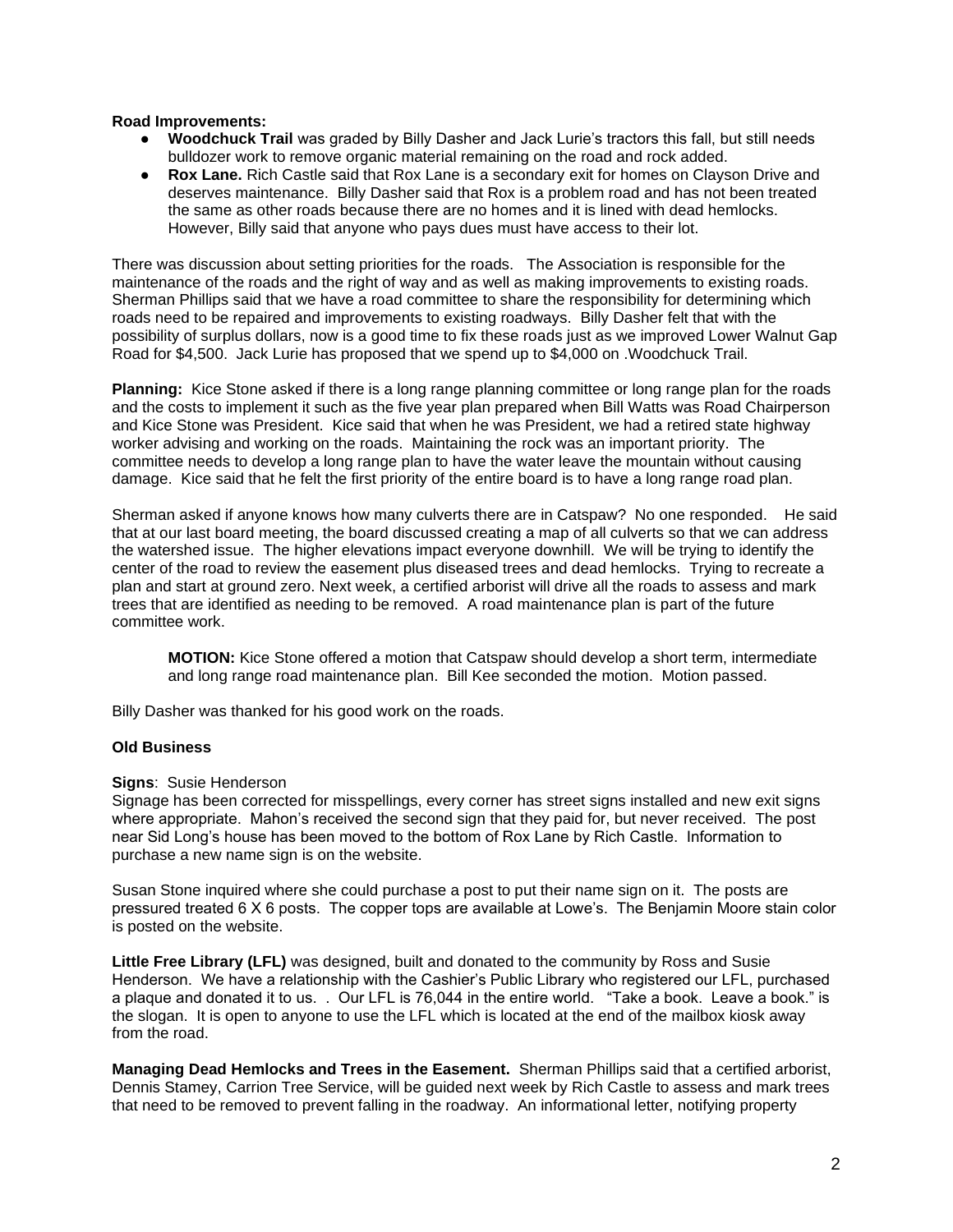owners of problem trees, will be sent out to identified property owners.. We may be able to provide a list of tree removal providers or contract with a service to fell the trees with payment to be made by the property owners or assessed to their lot. Generic letters regarding trees have been sent to property owners on at least two occasions, but nothing was done. Once the arborist has inspected the Catspaw right of way, we need to send a specific letter with a deadline to those property owners with the identified trees. Carol Field said the letter should include a notification of their right to remove the trees themselves and a deadline which will put the project on autopilot and easier to manage. She offered to write the letter.

Michael Sullivan said that the felled trees may have value for pulpwood. Sherman said that his dead hemlock trees about 16 inches in diameter are mushy inside. Sid Long offered their felled, dead hemlocks to Alex Denisoff who lives nearby in Walnut Gap; he owns a saw mill. Alex did not want them because the wood was soft inside.

Carol Field recommended drafting a strong letter to property owners to remove trees that the arborist identifies are in dire need of removal within 180 days. Carol will send the letter to the Board for review and post it to the website before it goes out in the mail.

Mark Holmes asked whether a survey was needed. Sherman said we will not be doing a survey. Owners will be put on notice. Carol said that she can stagger the letter where the arborist has identified a tree on your property in the right of way. Let us know if you want to remove it yourself or have the association do it for you. If you have a question or don't believe it is in the right of way, you have XX number of days to contest. Ross Henderson asked if the letter could ask the owner to present evidence that the tree is not in the right of way. Rich asked if we will only target hazardous trees that are a threat to the road. Sherman said we should target any trees that are diseased, damaged, or major threat to the road. It is the property owners' responsibility to manage the trees on their property that are on the right of way. Sherman said that we are trying to place the liability for the trees onto the property owner.

**MOTION** to have Carol Field draft a letter with the requirements she stated. Motion seconded by Bill Kee. Ayes have it with one opposing vote.

Mark Holmes commented that Forestry Service supports leaving dead hemlocks. Sherman Phillips pointed out that Forestry Service is not dealing with roads. The Association is attempting to remove the liability and place it back onto the homeowner.

**Do Not Spray Signs -** Susan Stone asked where these signs can be purchased. The gentleman who made them has gone out of business. Rich Castle clarified that No Spray signs create responsibility for the property owner to manage side of the road beyond where trimming is done. Kathi Lurie has a few signs left. No one volunteered to locate a new sign provider.

#### **Entrance Sign - Susie Henderson**

Myrna Mahon, Kathi Lurie, Laurie Holmes and Susie Henderson worked on a design. The sign would be located near the green gate on Walnut Gap Road. The dimensions are 40 inches wide x 30 inches high. It would be made of the same material as our current street signs, high density urethane, or HDU, with 3D design.

Sherman asked for the number of votes for the proposed design which is 40 inches wide and 30 inches high. Sid Long said that we have too many signs blocking the scenery already. The cost with a post would be \$840.

**Motion**: Carol Field made a motion to purchase the proposed entrance sign. Seconded by Susie Henderson.

Including the proxy votes, 34 voted for the motion and 15 against. Ayes have it.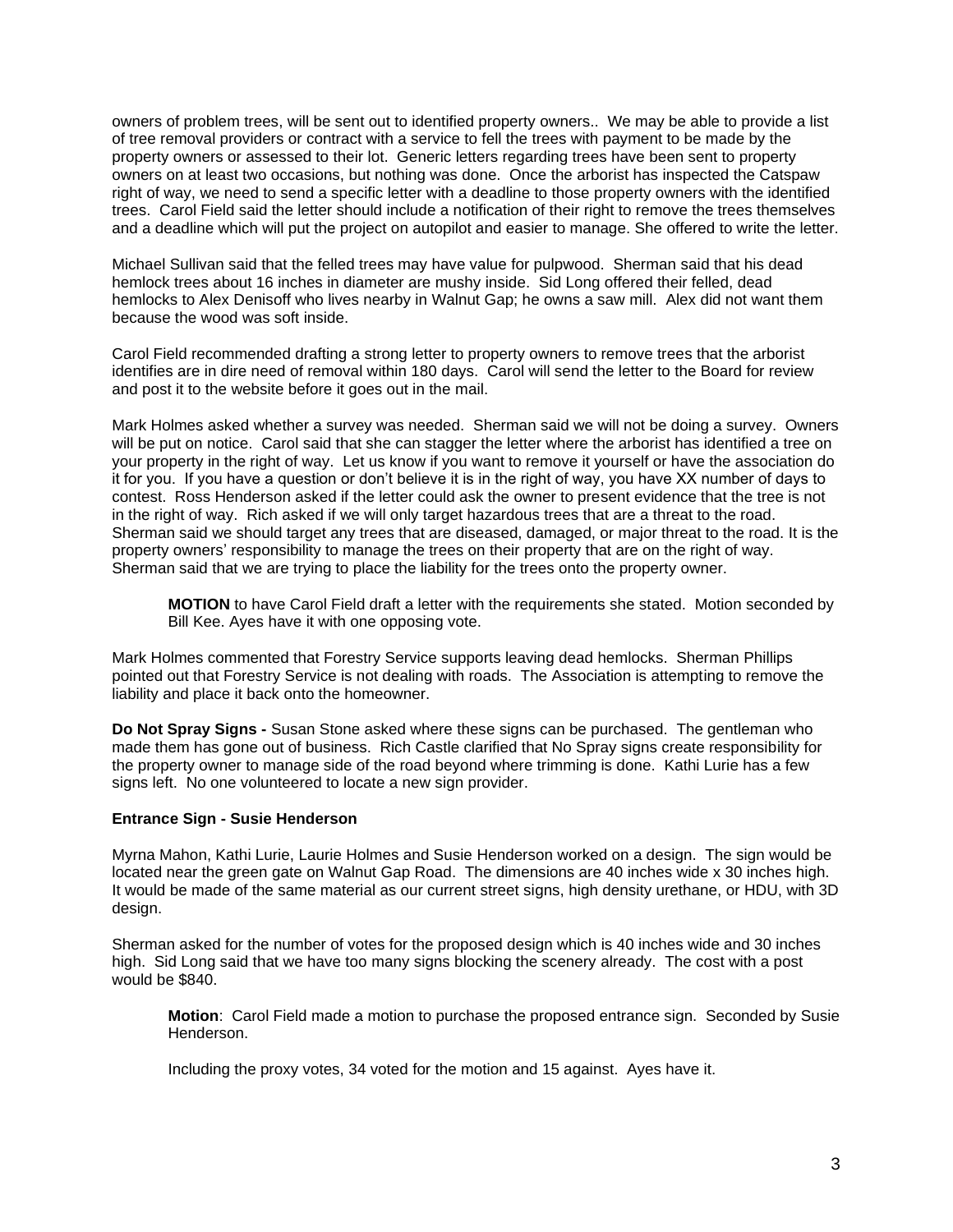Frank Lee asked how we spell our community name? Catspaw is the name of the area in our official documents. Cats Paw is how the United State Postal Service spells the road.

### 11:05 am New Business -

#### **New association insurance agency and policy**

- **Wayah Insurance Agency, Franklin, NC** -
- Auto-Owners Insurance policy beings Monday, October 22, 2018 .at 12:01 a.m.
- The board voted to change providers to obtain a specific HOA/POA policy with liability coverage for the board after comparing policies.
- The difference in the cost of the policies was \$75 or \$100.

#### **New Gun Range off Taylor Creek Road - Should action be taken, if any?**

Sherman Phillips provided an overview of a Commercial Shooting Range to be located off Taylor Creek Road.Letters and affidavit have been submitted to Jackson County about the impact of a firing range to our pristine environment and property values. (Jackson County Property Pin # 7544-03 0715)

What are the options for neighbors and neighborhoods living near the gun range and within **hearing of gunfire? Hire an attorney.** Richard Hendrix, a summer resident of the Taylor Creek area and an attorney in Atlanta, researched and interviewed attorneys in Jackson County with a goal of identifying an attorney who knows the Jackson County government and courts system and has experience with property issues. He identified Andrew Buckner who previously was a county commission attorney.

> Andrew C. Buckner, Attorney Coward, Hicks & Siler, PA 705 West Main Street Sylva, North Carolina 28779 Telephone: (828) 586-2147

Currently, Mr. Buckner is researching options and evidentiary issues for a possible public nuisance injunctive Complaint. Because the public nuisance (i.e. the existence of a functioning gun shop and range with customers currently firing weapons) does not exist at present, we may be limited in our options.

● **How will the attorney be paid?** Concerned residents are asked to support the exploration of legal options with a contribution of \$250. Any funds not spent are intended to be returned. Mr. Hendrix has established an account expressly for this purpose. You may send a check in the amount of \$250 payable to: Taylor Creek Community Fund - **Richard Hendrix, [1710 Winterthur Close NW,](https://maps.google.com/maps?q=1710%20Winterthur%20Close%20NW%2C%20Atlanta%2C%20GA%2030328%2C%20US&hl=en&authuser=0)  [Atlanta, GA 30328](https://maps.google.com/maps?q=1710%20Winterthur%20Close%20NW%2C%20Atlanta%2C%20GA%2030328%2C%20US&hl=en&authuser=0)**

## ● **Member Discussion:**

Sherman Phillips asked" Should financial support for the attorney come from concerned individuals and the Board, or, just individuals?"

○ Carol Field asked for additional information such as have gun shots been heard? Bill Kee said that there have been considerable gun shots already heard. Kathi Livingston has been trying to setup a meeting with John Murdock II. There is a Jackson County Noise Ordinance, and once a business license is filed, the business could be considered a "Public Nuisance". Bill said that you can have 20 of your friends over to shoot without a license. Sarena Phillips said that we should be opposing the gun range before it opens. Sherman Phillips said that there have been a number of letters sent to Jackson County Commissioners against the gun range. An affidavit has been filed with regards to the anticipated reduction in property sales price and the need to disclose the gun range to potential buyers.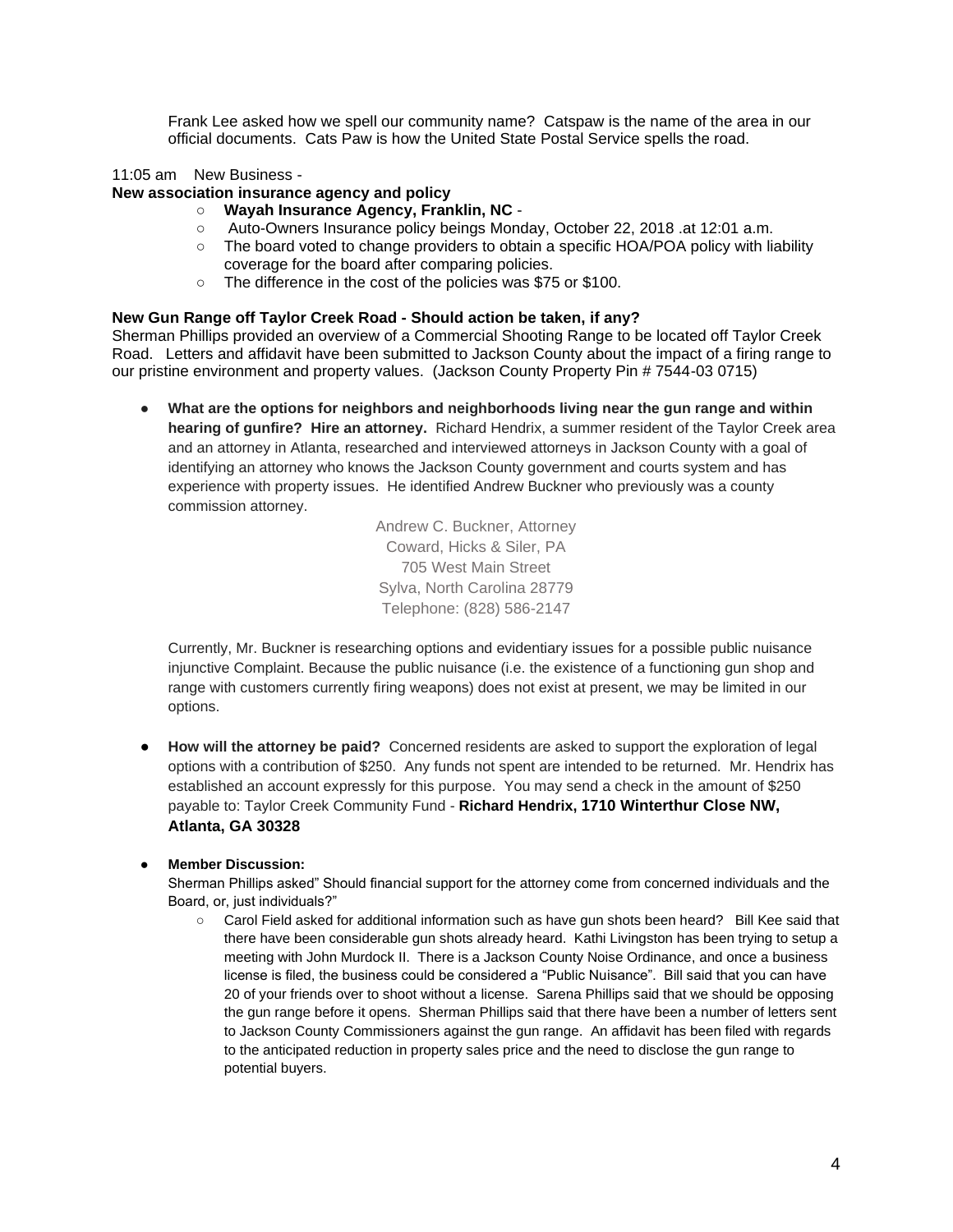- Rich Castle said he is a "live and let live kind of guy", a gun collector and shoots recreationally. The information he has read and heard about the gun range didn't make sense so he called Murdock and asked to meet him for coffee. Murdock doesn't work where people said he worked. Rich met him at his property and viewed it, along with discussing his business plans. According to Rich, Murdock is a gunsmith who works on 6 figure rifles used for safaris and said that no one would be paying \$15 to use a gun and a gun range. He will have high end rifle and pistol ranges to test and solve gun problems. Mr. Murdoch has FFL certification and is ATF explosives approved. He believes that Murdoch is a good guy, and a member of a family that you want to have living near you. He advised people to be careful as to who they accuse of shooting and to wait until there is a problem. He added that homeowners are closer to the gun range on Yellow Mountain than John Murdock's property.
- Kice Stone asked if anyone has heard gunshots? A number of people said that yes, they have heard a significant number of rapid and repeated gunshots. Susie Henderson said she heard rapid fire gunshots last week from 11:30 a.m. to 12:25 p.m. A friend in Walnut Gap was not able to hear the gunshots. Rich Castle said that he measured decibels from gunshots at the Murdock property that were less than the decibels coming from J-brakes on Pine Creek Road. Sid Long pointed out that it is bear hunting season. Susie Henderson and Sarena Phillips said that continuous rapid fire rifle firing is different than an occasional shot to hunt a bear or shoot a snake. Ross Henderson said that we have heard semi-automatic rounds fired that were big 40-60 round clips shooting as fast as they could. That has stopped since the opposition organized.
- Mr. Murdock has not officially opened up his business so there are limited legal options available.
- If concerned, Kice Stone encouraged people to financially support the selected attorney, Andrew Buckner, who he said is highly qualified and has an outstanding background as does Richard Hendrix, a former federal prosecutor.
- Carol Field advised people that attorneys are counselors first and a centralized location to collect information, be a spokesman for the community, meet with the individual and lead to a "Good Neighbor Agreement" to confirm Mr. Murdock's assurances that he has informally shared with one community member. We need to be acting on facts.
- Susie Henderson related a recent conversation with Richard Hendrix. Mr. Hendrix said that Mr. Murdock originally was telling everyone in the neighborhood what he was going to do and in his opinion was brash. Since forming a community organization, Mr. Murdock's demeanor has changed and he appears to be more amenable.

Q&A

- Does Mr. Murdock have to file for a business license? Yes.
- Can he invite 20 of his friends over to shoot on his property now? Yes.
- Does Jackson County have a [noise ordinance?](https://library.municode.com/nc/jackson_county/codes/code_of_ordinances?nodeId=CD_ORD_CH10EN_ARTIIINO) Yes.

**MOTION** - Bill Kee made a motion that the Catspaw Property Owners' Association send a letter as an association that we as a community are opposed to a public gun range in the Taylor Creek Area. Ross Henderson seconded the motion.

Carol Field asked for clarification as to who will draft this letter? Sherman Phillips said that the Board will draft the letter, approve it and send it to the attorney.

A voice vote was called for the motion. Ayes have it. One opposed. Motion passed.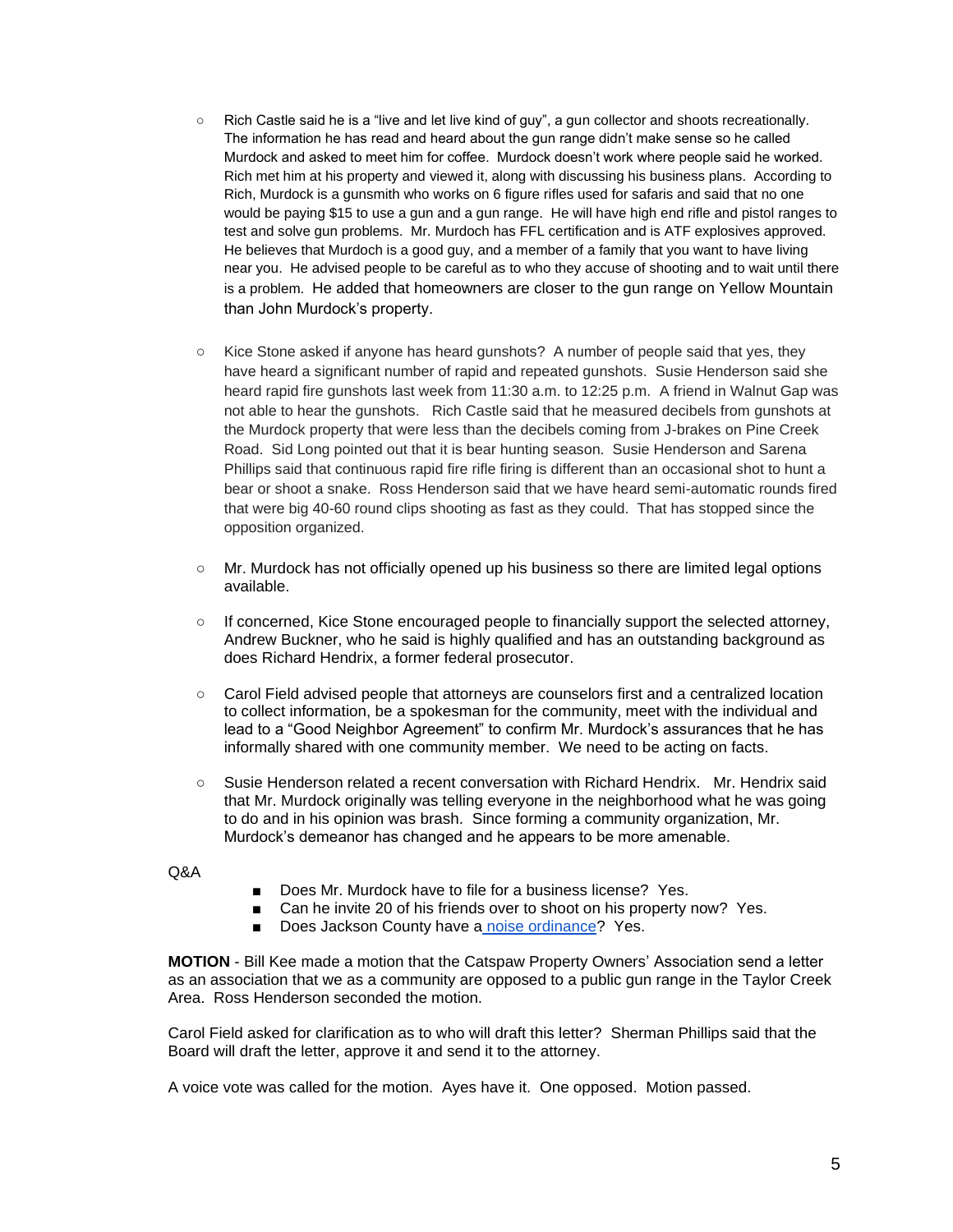Information regarding the gun range and where to send checks to Mr. Hendrix will be made available on the Catspawpoa.com website.

#### **2019 Budget -** Jack Lurie

Jack Lurie said that we can't just keep increasing the reserves. Ross Henderson pointed out that we are still adding \$1,000 to the reserve account in 2019 even with the one year proposed reduced dues. Sherman Phillips pointed out that as a non-profit we can't keep increasing our reserves without scrutiny from the government.

**MOTION:** Michael Sullivan made a motion to approve the budget. Ross Henderson seconded the motion. 29 votes for the proposed budget. 17 against. Ayes have it.

**Elections**: Art Trufelli, Governance Chairperson, announced that there was one nominee for each office For the 2018-20 term. The nominees are:

- Vice President Rich Castle
- Treasurer Jack Lurie
- Governance Art Trufelli
- Communications Laurie Holmes

**MOTION;** Frank Lee made a motion to accept the nominations as stated. The motion was seconded by Jack Lurie. All nominees were elected by acclamation.

**2019 Meeting Date:** The 2019 Catspaw Property Owners Association Meeting date was set for the third Saturday in October - October 19.

**MOTION**: Carol Field made a motion to approve October 19, 2019 as the meeting date. Seconded by many and approved by all.

Kice Stone thanked the Executive Board for their good work.

Meeting adjourned at 12:10 p.m.

Frank Lee asked for a moment of silence to remember Debbie Mackie, a member of Catspaw, who died in December, 2017 of pancreatic cancer.

#### **Executive Board Meeting**

The executive board took a picture to be posted to the website. Meeting adjourned, followed by a potluck lunch in the Cashiers' Library Community Room.

Special thanks to Myrna Mahon and Kathi Lurie for coordinating the lunch.

Respectfully submitted, Susie Henderson, Secretary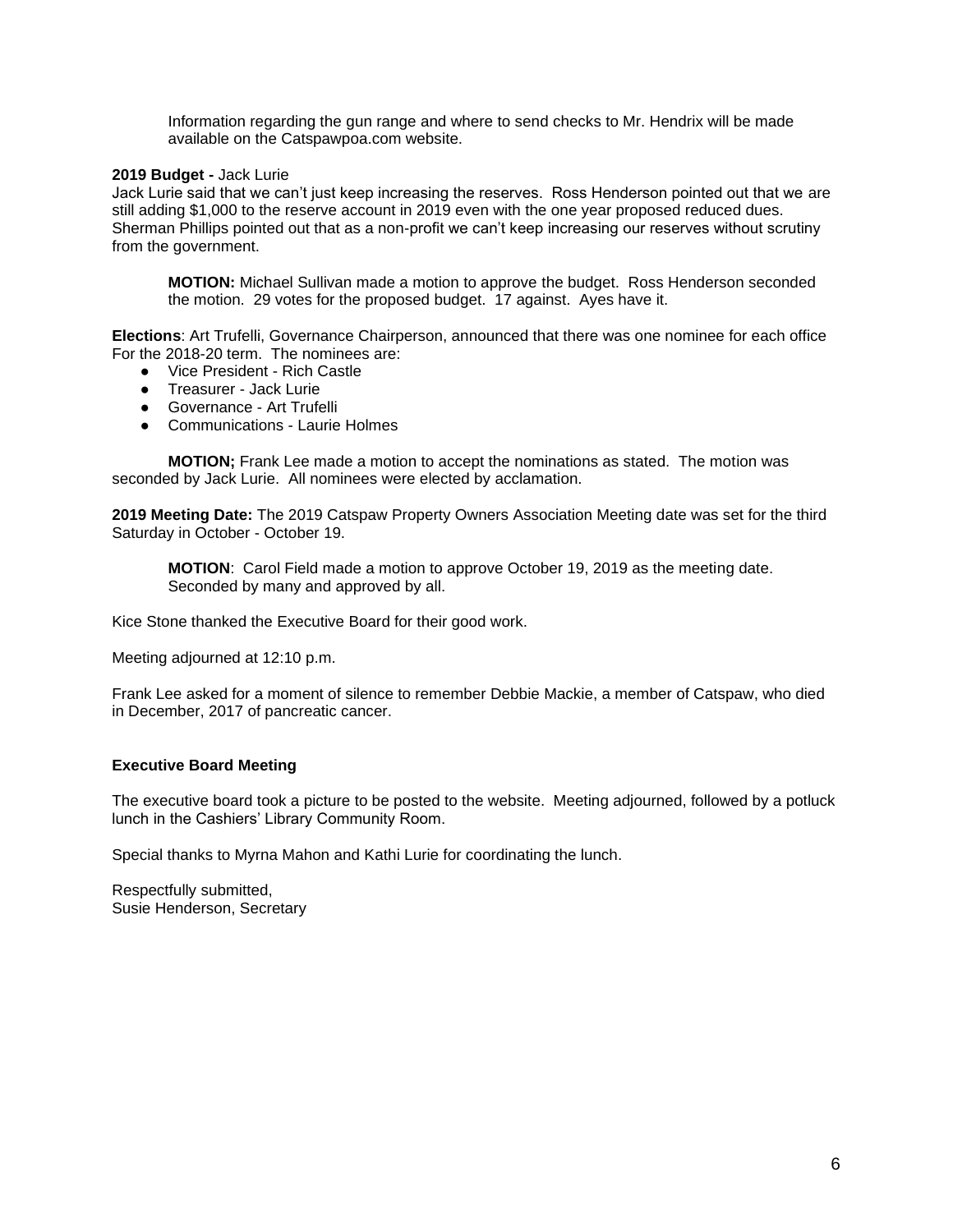## **Members and Lots In attendance: Quorum Information** (40% of 66 total lots = 27 lots to reach quorum)

Attending in person 29 Represented by proxy 20 **TOTAL Lots Represented 49** (74% of all lots)

# **Lots Represented in Person:**

| 1              | Sid Long                              | 30,31                                     | Arthur and Nicole Trufelli       |
|----------------|---------------------------------------|-------------------------------------------|----------------------------------|
| 2,3            | Paul and Carol Field                  | 32                                        | Michael Sullivan                 |
| $\overline{7}$ | Kice and Susan Stone                  | 12, 13, 28,<br>33, 35, 36,<br>37, 38, 39, | <b>Bill Kee and Frank Lee</b>    |
| 9,16,          | Mark and Laurel Holmes                | 40                                        | <b>Billy &amp; Eloise Dasher</b> |
| 21             | Sherman and Sarena<br><b>Phillips</b> | 41,48,49,51                               | Jack & Kathi Lurie               |
| 25,26,27       | Ross & Susie Henderson                | 42                                        | Chet & Myrna Mahon               |
|                |                                       | 58                                        | <b>Rich Castle</b>               |
|                | Lots Represented = 29                 |                                           |                                  |

# **Lots Represented by Proxy:**

| 5        | Shaun Smith            | 44 | Art Husband            |
|----------|------------------------|----|------------------------|
| 10, 14B  | Charles & Dianna Davis | 46 | Larry Moss             |
| 14A, 15  | Anne & Randy Aderhold  | 47 | Antonis Katsiyannis    |
| 18       | <b>Mindy Hastie</b>    | 50 | <b>Dennis Graves</b>   |
| 23B, 23C | Helen Geiger           | 54 | John and Sarah Tyrrell |
| 29       | Tom Stone              | 55 | Jodie Meyers           |